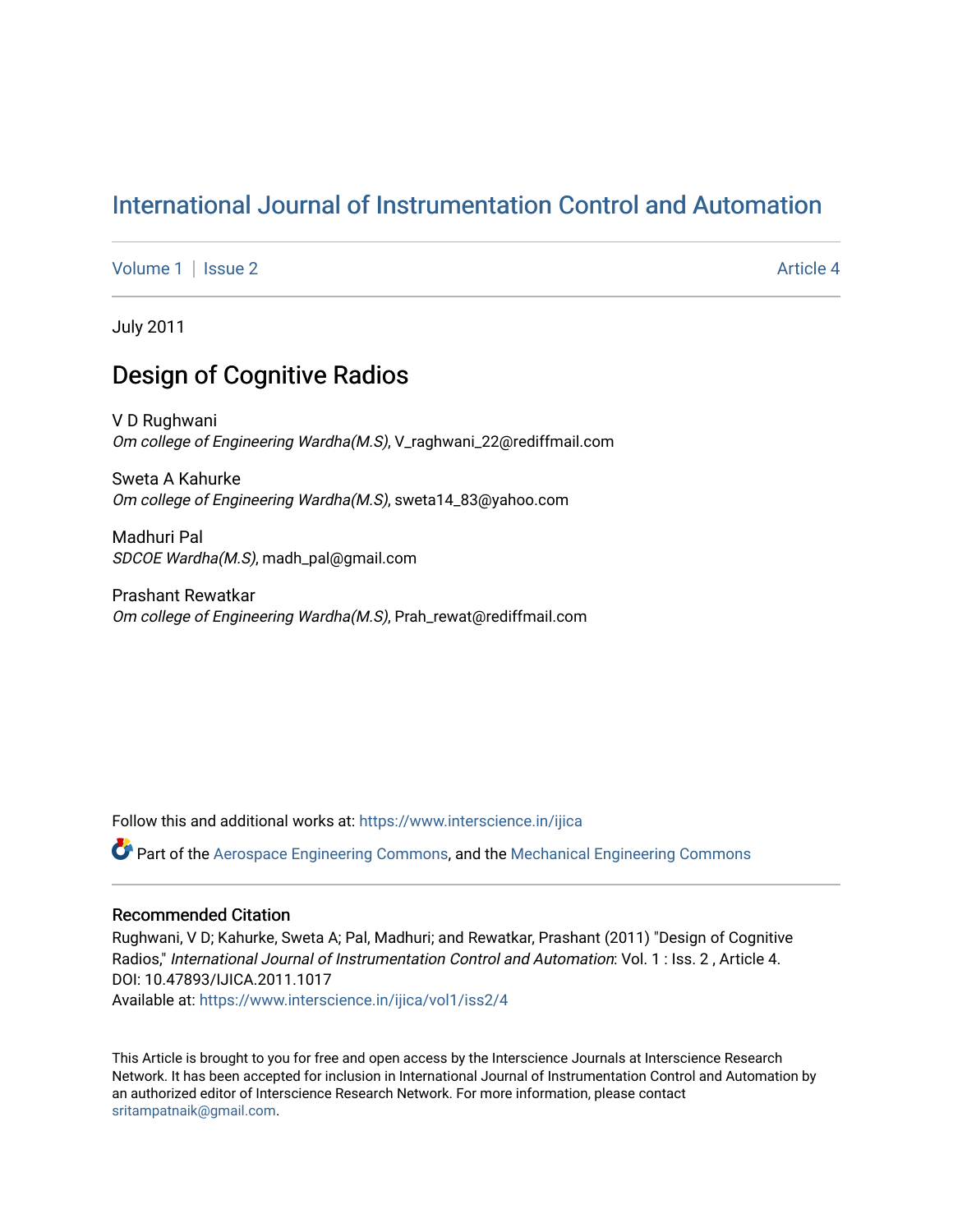# **Design of Cognitive Radios**

V D Rughwani Sweta A Kahurke Madhuri Pal Prashant Rewatkar M.Tech.(IT III Sem ) M.Tech.(WCC III Sem) M.Tech(E S IIISem) M.Tech(ESE III Sem) Lect. OM College of Engg. Lect. OM College of Engg. Lect SDCOE . Lect.Om college of Engineering Wardha(M.S) Wardha(M.S) Wardha(M.S) Wardha(M.S) V\_raghwani\_22@rediffmail.com sweta14\_83@yahoo.com madh\_pal@gmail.com Prah\_rewat@rediffmail.com

*Abstract* 

*Cognitive radios are expected to perform spectrum sensing and communication in the frequency range of tens of megahertz to about 10 GHz. As such, they pose tough architecture and circuit design problems. This paper deals with issues such as broadband, low-noise amplification, multidecade carrier frequency synthesis, and spectrum sensing. The paper also describes the effect of nonlinearity and local oscillator harmonics, demonstrating that cognitive radios entail more difficult challenges than do software-defined radios. Multi-decade synthesis techniques and RF-assisted sensing methods are also presented.* 

#### I. INTRODUCTION

The congestion in pre-allocated parts of the frequency spectrum continues to rise as more users access wireless networks. Cognitive radios (CRs) offer an approach to alleviating the congestion: they continually sense the spectrum and detect and utilize unoccupied channels [1, 2]. While present efforts in CR design have focused on the TV bands below 1 GHz [3], it is expected that CRs will eventually operate from tens of megahertz to about 10 GHz.

This paper describes architecture and circuit design issues facing cognitive radio realizations. The challenges include broadband amplification, mixing spurs due to local oscillator (LO) harmonics, multi-decade LO synthesis, and spectrum sensing with the aid of RF and analog functions in a receiver. A number of synthesis and sensing techniques are also introduced.

Section II makes a brief comparison between CRs and software-defined radios (SDRs). Section III is concerned with the design of the signal path and Section IV with the design of the LO path. Section V presents spectrum sensing methods and proposes approaches to speeding up this task.

## II. COGNITIVE RADIOS VERSUS SOFTWARE-DEFINED RADIOS

A wireless transceiver operating across two to three decades of frequencies may be perceived as a "supersized" softwaredefined radio. However, several attributes of CR systems make them more challenging than SDRs.

1. Unlike SDRs, which target certain standards and their allocated bands, cognitive radios must operate at any frequency in the entire range. This requirement constrains the tolerable ripple in the signal path frequency response

and, more importantly, demands synthesizers that provide a carrier frequency from tens of megahertz to about 10 GHz in small steps (e.g., 30 kHz).

2. While SDRs are typically designed with a priori knowledge of the interfering frequency bands (e.g., a radio operating in the 900-MHzGSMband mustwithstand blockers in the 2-GHz WCDMA band), cognitive radios must tolerate interferers at any frequency in BWCR. Consequently, the mixing spurs and performance parameters such as the third and second intercept points (IP3 and IP2, respectively) must satisfy more stringent bounds.

3. Unlike SDRs, CRs must sense and detect unoccupied channels, a difficult and slow task that places great demands on the RF and analog functions of the system.

### II. SIGNAL PATH DESIGN

The multi-decade bandwidth required of future cognitive radios can be viewed as a on catenation of the traditional TV tuner frequency range (tens of megahertz to about 900(MHz), the cellular and wireless LAN frequency range (900 MHz to a few gigahertz), and the ultra-wideband (UWB) frequency range (3 GHz to 10 GHz). In addition to the very large "fractional" bandwidth, CR systems must also tolerate various interferers appearing in these bands.

#### A. Low-Noise Amplifiers

A CR receiver (RX) must provide a relatively flat gain and a reasonable input return loss across BWCR, making it difficult to employ traditional RF circuit techniques. For example switched-band circuits or staggered tuning (cascade of stages with staggered resonance frequencies) prove impractical for such a large bandwidth. Recent work on UWB systems has targeted a similar problem, e.g., [4], but the solutions are still inadequate for CRs.

The design of broadband low-noise amplifiers (LNAs) is governed by trade-offs between input matching, noise figure, gain, bandwidth, and voltage headroom. The choice of the topology begins with the input matching requirement. Theninput matching of the LNA can assume one of several forms:

(1) a common-source (CS) stage with inductive degeneration, (2) a common-gate (CG) stage, (3) a gain stage with resistive feedback, (4) a combination of CS and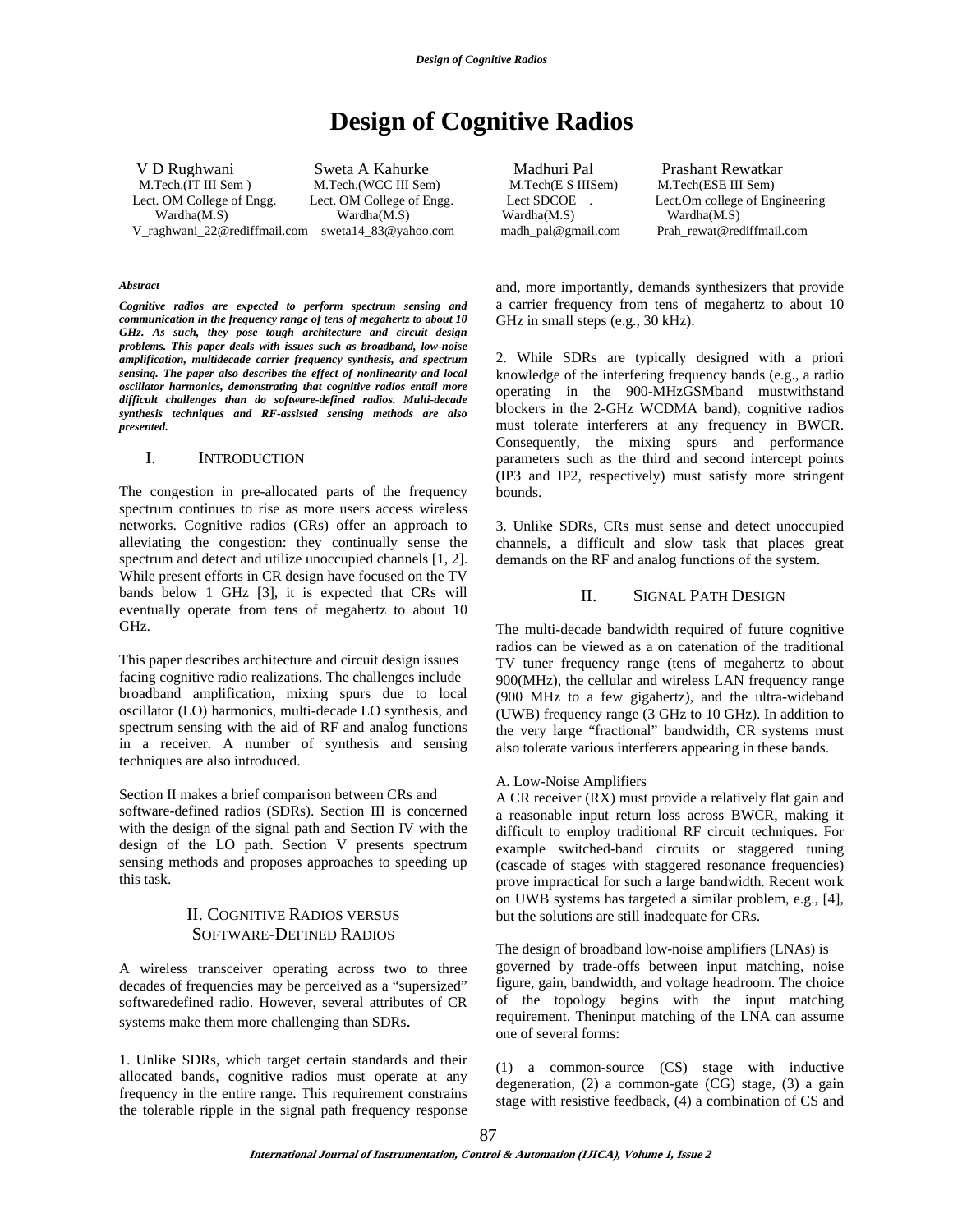CG stages. The first approach does not lend itself to broadband operation and is hence dismissed. Figure 1(a) shows an example of the second



Fig. 1. (a) Common-gate stage, (b) equivalent circuit.

approach, where resonates with the capacitances in the input network, improving the return loss, and with the capacitance at the output, extending the bandwidth. In addition to a relatively high noise figure  $(1,$  where denotes the excess noise coefficient of $1$ ), the circuit of Fig.  $1(a)$ suffers from other drawbacks as well. First, unlike narrowband designs, in which 2 and can be replaced with a short circuit, this broadband topology faces severe head room gain- noise trade-offs. If body effect and channellength modulation are neglected and the input is matched, the mid-band noise figure of the circuit is given b

$$
NF = 1 + \gamma + \gamma g_{m2} R_S + \frac{4R_S}{R_D}.
$$
 (1)

This expression dictates that  $g_{m2} \ll g_{m1} (= R_S^{-1})$  and

 $R_D \gg R_S$ . That is, both the overdrive voltage of  $M_2$ and the dc drop across  $R_D$  must remain much greater than the overdrive of  $M_1$  requiring a high supply voltage. The second drawback of the circuit stems from channellength modulation in deep-submicron devices. From the simplified mid-band equivalent circuit shown in Fig. 1(b), we have

$$
R_{in} = \frac{R_1 + r_O}{1 + (g_m + g_{mb})r_O},\tag{2}
$$

And

$$
\frac{V_{out}}{V_{in}} = \frac{(g_m + g_{mb})r_O + 1}{r_O + (g_m + g_{mb})r_O R_S + R_S + R_1} R_1.
$$
 (3)

Setting  $R_{in}$  equal to  $R_{\rm s}$  and using the result in (3), we obtain [5]

$$
\frac{V_{out}}{V_{in}} = \frac{(g_m + g_{mb})r_O + 1}{2(1 + r_O/R_1)}.
$$
(4)

Since  ${}^{r_{\mathcal{O}}}$  is on the order of  ${}^{R_D}$ , the voltage gain of this stage is limited to roughly one-fourth of the transistor's intrinsic gain, hardly exceeding 3 (10 dB). Thus, the noise of the following stage may contribute significantly to the receiver noise figure.

Let us now consider the CG/CS combination shown in Fig. 2. Here, the CS stage provides additional voltage gain and,



Fig. 2. CG/CS stage.

more importantly, forms a differential output along with the CG stage if  $g_{m1} \approx g_{m3}$  and  $R_{D1} = R_{D2}$ . interesting property of this circuit is that the noise of  $M_1$ ,  $V_n$ 1, is canceled [6]. This can be seen by neglecting body effect and channel length modulation and writing

$$
\frac{V_X}{V_{n1}} = -\frac{R_{D1}}{g_{m1}^{-1} + R_S} \tag{5}
$$

And

$$
\frac{V_Y}{V_{n2}} = -\frac{R_S}{g_{m1}^{-1} + R_S} g_{m3} R_{D2}.
$$
 (6)

Thus, with  $R_{D1} = R_{D2}$  and  $g_{m3}R_S = 1$ ,  $V_{n1}$ emerges only as a common-mode component at the output. However, theoverall noise figure is only slightly lower than that of the simple CG stage:

$$
NF = 1 + \gamma + \gamma g_{m2} R_S + \frac{2R_S}{R_D}.\tag{7}
$$

The topology of Fig. 2 still suffers from the drawbacks of the CG LNA shown in Fig. 1(a), facing serious headroom issues. Furthermore, the additional capacitance contributed by  $M_3$  to the input degrades the  $S_{11}$ . The concept of noise cancellation can be generalized asfollows [6]. If a circuit contains two nodes at which the inputsignal appears with

**International Journal of Instrumentation, Control & Automation (IJICA), Volume 1, Issue 2**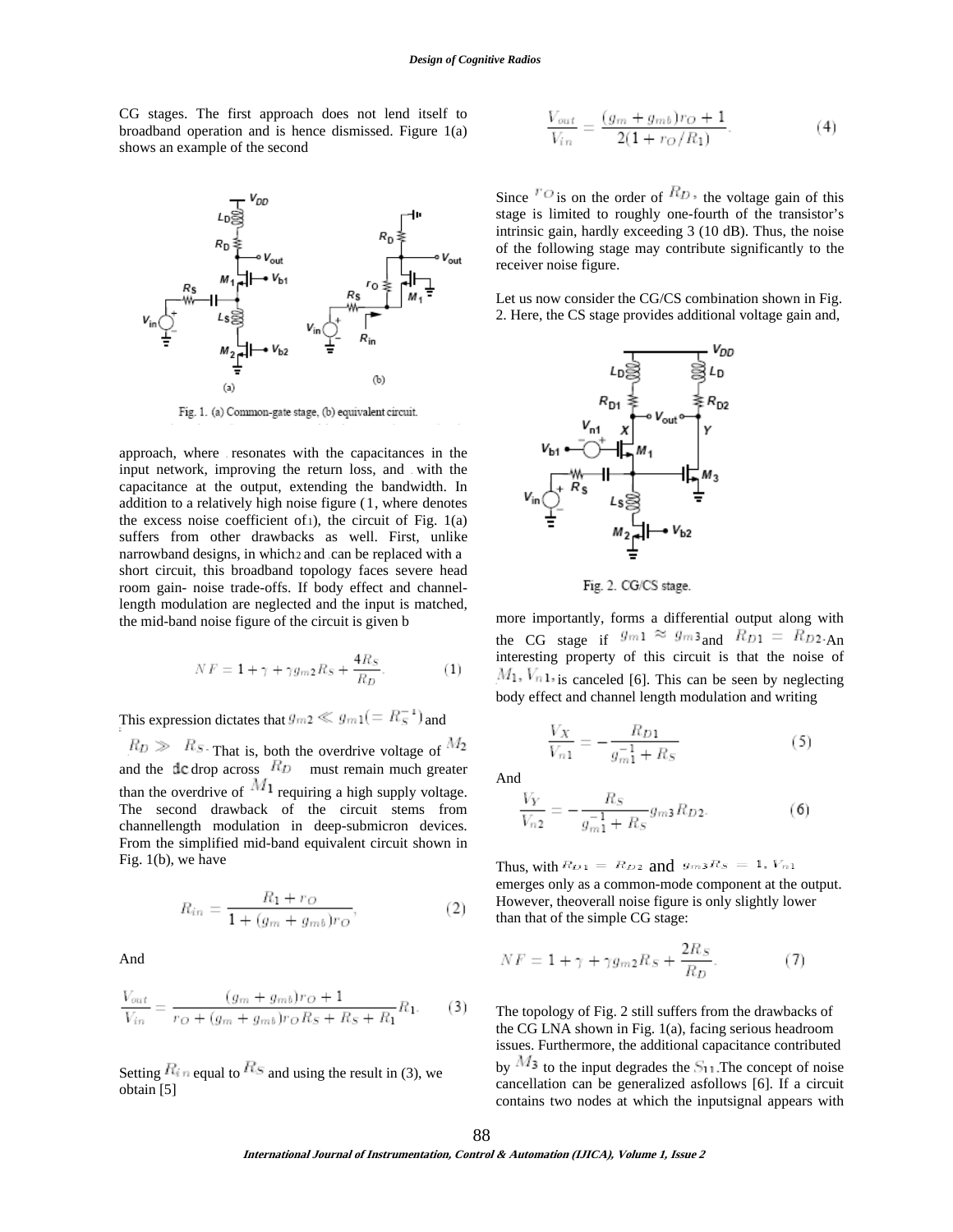*opposite* polarities and the noise of a device with the *same*  polarity, then the latter can be canceled. As illustrated in Fig. 3(a) [6], proper weighting and summation of the voltages at nodes  $X$  and Y retains the signal while

removing the effect of  $V_{n_1}$ . With  $V_{in}$  set to zero, we have

$$
V_X = -\frac{g_{m1}(R_S + R_F)}{1 + g_{m1}R_S}V_{n1}
$$
 (8)

$$
V_Y = -\frac{g_{m1}R_S}{1 + g_{m1}R_S}V_{n1}.
$$
 (9)

On the other hand, with  $V_{n1}$  set to zero,

$$
V_X = \frac{1}{1 + g_{m1} R_S} V_{in} \tag{10}
$$

$$
V_Y = \frac{1 - g_{m1} R_F}{1 + g_{m1} R_S} V_{in}.
$$
 (11)





Thus, if  $A_0$  is chosen equal to  $-(1 + R_F/R_S)$ , then  $V_{\text{out}}$  is free from the noise of  $M_1$  and equal to

$$
V_{out} = -\frac{R_F}{R_S} V_{in}.
$$
 (12)

Of course, the noise of the auxiliary amplifier  $4\degree$ , must be sufficiently small.

Figure 3(b) depicts an implementation of the idea [6]. Here,  $M_3$  serves as the auxiliary amplifier and  $M_4$  as the summer. Note that the noise of  $M_2$  is also canceled; if operating as a *constant* current source,  $M_2$  would contributesubstantial noise due to the limited headroom.

 The cancellation technique described above also suppresses nonlinear components produced by the input device [6] even though they are correlated with the input signal. The linearity of the LNA is thus limited by that of the auxiliary amplifier.

 The principal drawback of the noise-cancellation technique shown in Fig. 3(a) relates to the noise of the *auxiliary* amplifier.If modeled as an input-referred voltage of  $\overline{V_{n,\text{aux}}^2}$  this noise is amplified by a factor of  $(1 + R_F/R_S)^2$  as it appears at the output. Dividing this result by  $(R_F/R_S)^2$ , we obtain  $(1 + R_S/R_F)^2 \overline{V_{n,aux}^2}$ , i.e.  $\sqrt[n]{n}$  aux is referred to the main input by a factor of at least unity (for  $\frac{H_S \ll H_F}{\sim}$ ). To minimize this contribution, the auxiliary amplifiermust incorporate large transistors, thereby degrading the  $\frac{S_{11}}{S_{11}}$  (and the noise and distortion cancellation) at high frequencies.

### *B. Nonlinearity and LO Harmonics*

 In addition to third-order intermodulation, several other phenomena in cognitive radios corrupt the signal path in the presence of large interferers. Specifically, cognitive receivers must satisfy more stringent  $IP<sub>2</sub>$  requirements than must SDRs. To understand this point, let us consider the effect of even-order distortion in the signal path in direct-conversion narrowband and software-defined radios. As illustrated in Fig. 4(a), two interferers at  $f_1$  and  $f_2$ generate a beat at  $f_2 - f_1$  as they



Fig. 4. (a) Even-order distortion in narrowband receivers, (b) even-order distortion in broadband receivers, (c) effect of amplitude-modulated interferers.

experience even-order distortion in the LNA and the input stage of the mixer. Owing to random asymmetries within the mixer, a fraction of this beat leaks to the baseband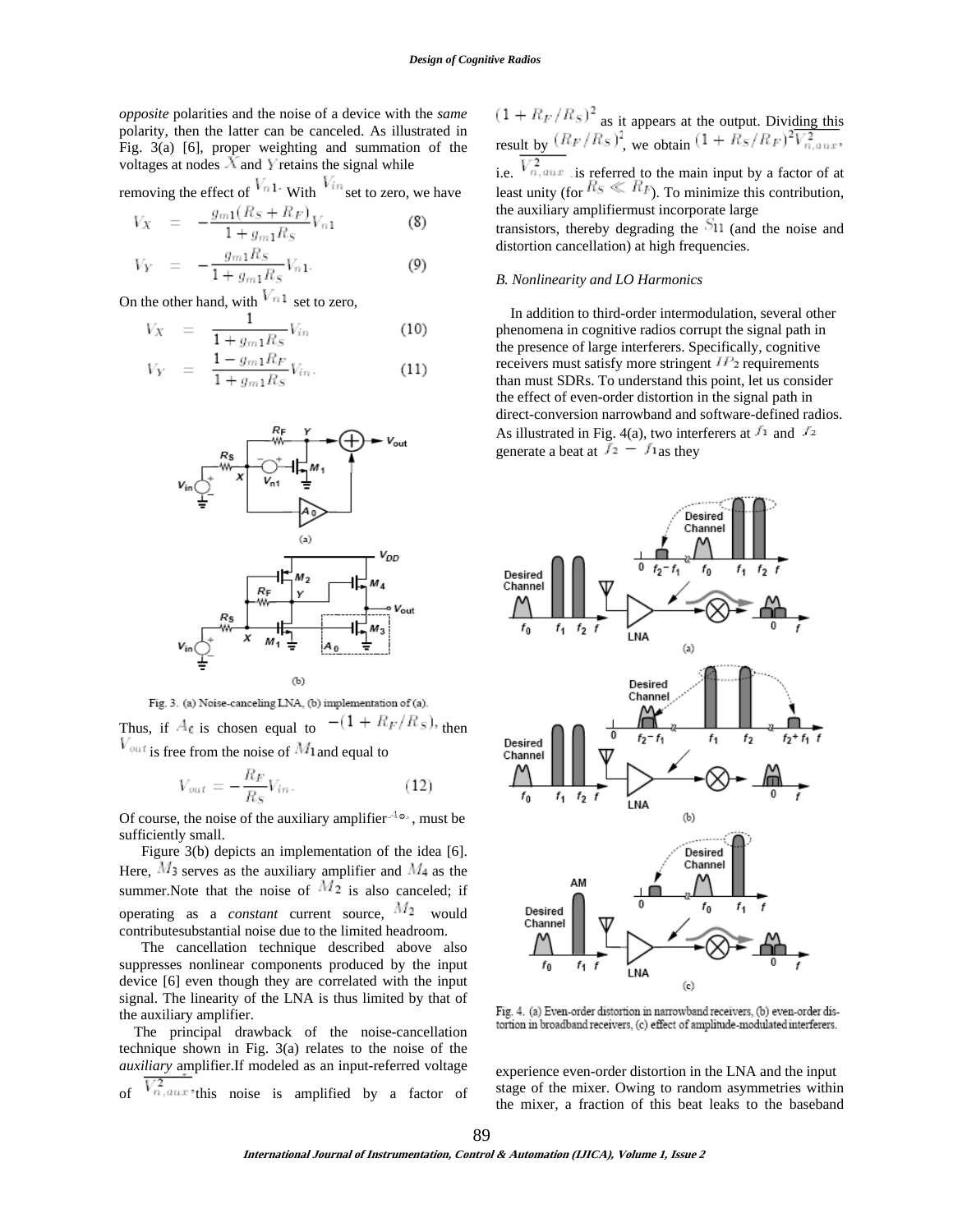without frequency translation, corrupting the downconverted signal. In this scenario, only the mixer limits the performance because ac coupling of the LNA output can remove its low-frequency beats. Indeed, the  $IP<sub>2</sub>$  of most receivers is measured according to this scenario, and significant effort has been expended on improving the  $^{IP_2}$  of mixers [7, 8].

 The problem of even-order nonlinearity assumes new dimensions in cognitive radios. As shown in Fig. 4(b), the LNA itself produces components at  $f_2 + f_1$  and  $f_2 - f_1$ , both of which may lie within  $B W_{CR}$ . That is, the LNA becomes the bottleneck. Differential topologies alleviate this issue considerably, but it is extremely difficult to design low-loss baluns having a bandwidth of two to three decades.

 Another effect arising from even-order distortion is the beat resulting from the demodulation of AMinterferers [Fig. 4(c)].Since the envelope component of most modulation schemes used in wireless standards exhibits a bandwidth less than a few tens of megahertz, this beat falls below  $B W_{CR}$  and can be filtered by ac coupling of the LNA output. However, the input stage of the mixer also suffers from this effect, dictating, adequate  $IP_{2\text{in}}$  the mixer.

It is useful to determine bounds on the necessary values of  $IP_2$  and  $IP_3$  in cognitive radios. A plausible approach is to assume the intermodulation components resulting from second- and third-order nonlinearity have equalmagnitudes for a certain input level in a two-tone test [Fig. 5(a)]. Denoting



Fig. 5. (a) Input power level producing equal IM<sub>2</sub> and IM<sub>3</sub> products, (b) illustration of IM<sub>2</sub>-limited and IM<sub>3</sub>-limited regions.

this level by  $P_{int}$  and expressing the quantities in dB and dBm, we have  $\Delta P = P_{int} - P_{IM}$  and

$$
\Delta P + P_{int} = IP_2 \tag{13}
$$

$$
\frac{\Delta P}{2} + P_{int} = IP_3. \tag{14}
$$

Thus.

$$
2P_{int} - P_{IM} = IP_2 \tag{15}
$$

$$
3P_{int} - P_{IM} = 2IP_3. \tag{16}
$$

That is,

$$
P_{int} = 2IP_3 - IP_2. \tag{17}
$$

For example, if  $IP_3 = -5$  dBm and  $IP_2 = +30$  dBm, then  $P_{int} = -40$  dBm; i.e., the system tends to be  $IM_2$ -limited for interferers below this level and  $IM_3$ -limited for interferers above this level [Fig. 5(b)].

As with SDRs, the downconversion and upconversion mixing in cognitive radios must deal with the LO harmonics. As shown in Fig. 6(a) for the receive path, the harmonics of the LO canmixwith interferers, corrupting the downconverted desired signal. Unlike SDRs, however, the decades-wide bandwidth of cognitive radios makes highorder LO harmonics still critical. For example, an SDR operating in the range of 900 MHz to 5 GHz need deal with harmonics up to the fifth or sixth order whereas a CR accommodating the range of 100 MHz to 10 GHz must handle harmonics up to the 100-th order!

Recent work on SDRs has focused on harmonic-rejection mixers [9, 10] derived from the original concept in [11]. Illustrated in Fig. 6(b), the idea is to mix the RF signal with multiple phases of the LO,  $g_1(t)$ - $g_3(t)$   $\cdot$  and sum the results with proper weighting so as to cancel the effect of the third and fifth harmonics. It can be shown that if  $f(x(t))g_2(t)$  is scaled by a factor of  $\sqrt{2}$  with respect to with respect to  $x(t)g_1(t)$  and  $x(t)g_3(t)$  then these harmonics are removed [11]. With typical mismatches, the effect of the harmonics is reduced by 30 to 40 dB. If applied to cognitive radios, harmonic-rejection mixing faces several critical issues. First, even for third and fifth harmonics, it requires the generation and distribution of eight LO phases, a difficult task as the LO frequency reaches a few gigahertz (the maximum LO frequency whose harmonics prove troublesome). Second, harmonic mixing becomes very complex if harmonics of seventh and higher orders must be rejected. Third, this technique does not remove even LO harmonics that result from random asymmetries in the mixers or LO waveforms. Consider, for example, the single-balanced mixer shown in Fig. 7(a), with  $\sqrt{OS}$  modeling the  $\sqrt{GS}$  mismatch between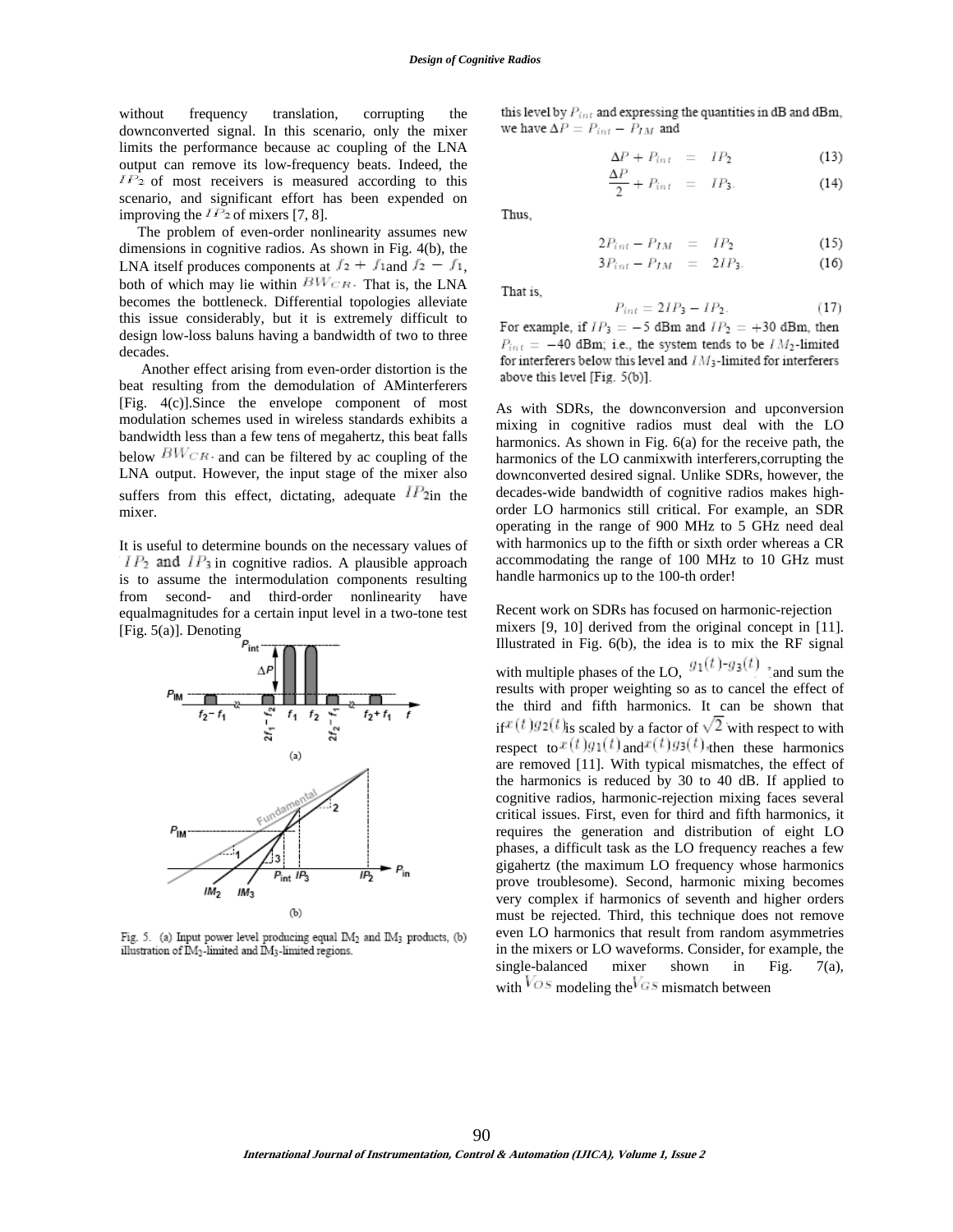

Fig. 6. (a) Effect of LO harmonics in a broadband receiver, (b) harmonicrejection mixing.

 $M_2$  and  $M_3$  As illustrated in Fig. 7(b), the resulting vertical shift in the LO waveform equivalently distorts the duty cycle of the switching of M2 and M3. It can be shown that the second LO harmonic arising from this effect has a peak amplitude of

$$
\frac{V_{2LO}}{V_{LO}} \approx \frac{4}{\pi} \frac{V_{OS}}{V_{LO}},\tag{18}
$$



Fig. 7. (a) Single-balanced mixer with offset in LO path, (b) effect of offset on duty cycle of current switching.

where  $V_{LO}$  denotes the peak amplitude of the differential LO waveform. If  $V_{OS} = 10$  mV and  $V_{LO} = 400$  mV, then the second harmonic is only 30 dB below the fundamental.

By virtue of their spectrum sensing capability, cognitive radios may cope with the LO harmonics at the system level. Suppose, as shown in Fig. 8, a desired channel at  $f_1$  must be



Fig. 8. Desired signal along with an interferer that cannot be removed by harmonic-rejection mixing.

sensed to determine availability. Since  $f_1$  is known, the CR may first sense the channel at  $7f_1$  and determine whether it is occupied by an interferer. If so, the receiver may simply discard the channel at  $f_1$  and seek another for communication. Note that the sensing of the interferer takes little time because only large levels are problematic. In essence, CRs can afford such generosity because they utilize a wide frequency range.

## IV. LO PATH DESIGN

As mentioned in Section II, the generation of the LO frequencies becomes more challenging in CRs than SDRs. The tuning range of LC oscillators hardly exceeds 15% if a reasonable phase noise must be maintained, making decade-wide coverage difficult. Of course, frequency dividers can be used to generate lower decades.

Carrier synthesis for cognitive radiosmust followthree principles:

1. Each frequency component must be produced in quadrature form without the use of lossy,power-hungry polyphase filters.

2. Due to its large spurious content, single-sideband (SSB) mixing must be avoided.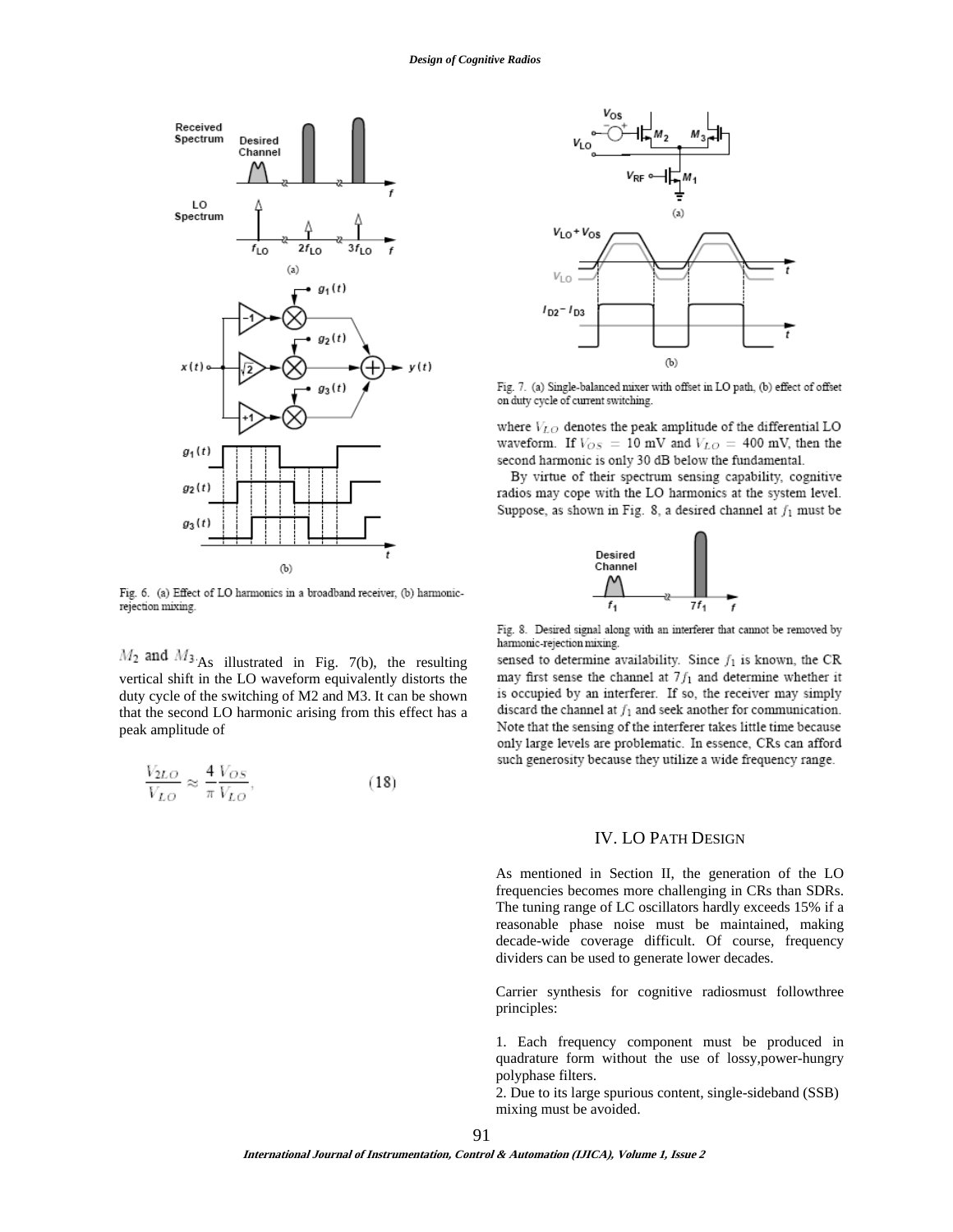3. Except for a particular approach described below, if a frequency is divided by an odd number, it must then be divided by 4 so as to generate quadrature phases.

Based on these principles, one decade of carrier frequencies can be produced as shown in Fig. 9. Employing a single



Fig. 9. Generation of one decade of frequencies using a single LO. oscillator running at  $80f_1$  and six divider chains, the circuit synthesizes quadrature carrier phases at  $10f_1$ ,  $8f_1$ ,  $6.7f_1$ ,  $4f_1$ ,  $3.3f_1$ ,  $2.9f_1$ ,  $2f_1$ , and  $1.4f_1$ . Note that the worst-case oscillator tuning range corresponds to the coverage from  $8f_1$  to approximately  $9f_1$ , reaching 12.5%. The abundance of components between  $f_1$  and  $10f_1$  makes it possible to produce the lower decades by means of power-of-2 dividers.

The topology of Fig. 9 places the burden on the design of the oscillator and the first rank of the dividers (enclosed in the dashed box). For  $f1 = 10$  GHz, these building blocks must operate at 80 GHz. Fortunately, recent work on millimeter wave CMOS circuits has demonstrated these capabilities [12,13, 14]. For example, oscillators and 2 circuits operating up to 128 GHz have been reported in 90 nm CMOS technology [14]. However, due to the sublinear increase of inductor Q's with frequency and the fall of varactorQ's, the oscillator incurs a heavy phase noisepower consumption trade-off.

Another important issue in the topology of Fig. 9 stems from the supply coupling within divider chains. Suppose, for example, the chain producing  $145i$  is enabled. If the dividers in this chain share the same supply line, then a fraction of the component at  $29<sub>1</sub>$  appears in the  $145<sub>1</sub>$ output, down converting interferers at 291 to the baseband. Thus, symmetry in the layout of these dividers proves critical.

Figure 10(a) depicts an alternative approach tomultidecade carrier synthesis [15]. The circuit consists of a quadrature LC oscillator operating at one of two frequencies (e.g., 17.5 GHz and 14 GHz) and three divider chains providing divide ratios of 2, 3, 4, 5, 6, 8, and 10. Shown in Fig. 10(b) are the output frequencies, indicating a worst-case oscillator tuning range of 14%.

The circuit produces quadrature phases at all outputs, even those emerging from odd-ratio dividers. An exception to the third principle prescribed above, this is afforded through the use of quadrature Miller dividers [16]. Figure 11(a) shows a  $\div$  5 example, where an SSB mixer and a  $\div$  4 chain form a Miller loop, reaching stable operation if  $(f_{LO} - f_{out})/4 = f_{out}$  [16]. The use of SSB mixing in the  $5$  circuit raises concern with



Fig. 10. (a) Multidecade carrier generation using a single bimodal LO, (b) example of frequencies generated.



Fig. 11. (a) Divide-by-5 realization [16], (b) problem of spurs at intermediate nodes

respect to the spurious components. Fortunately, it can be

92

**International Journal of Instrumentation, Control & Automation (IJICA), Volume 1, Issue 2**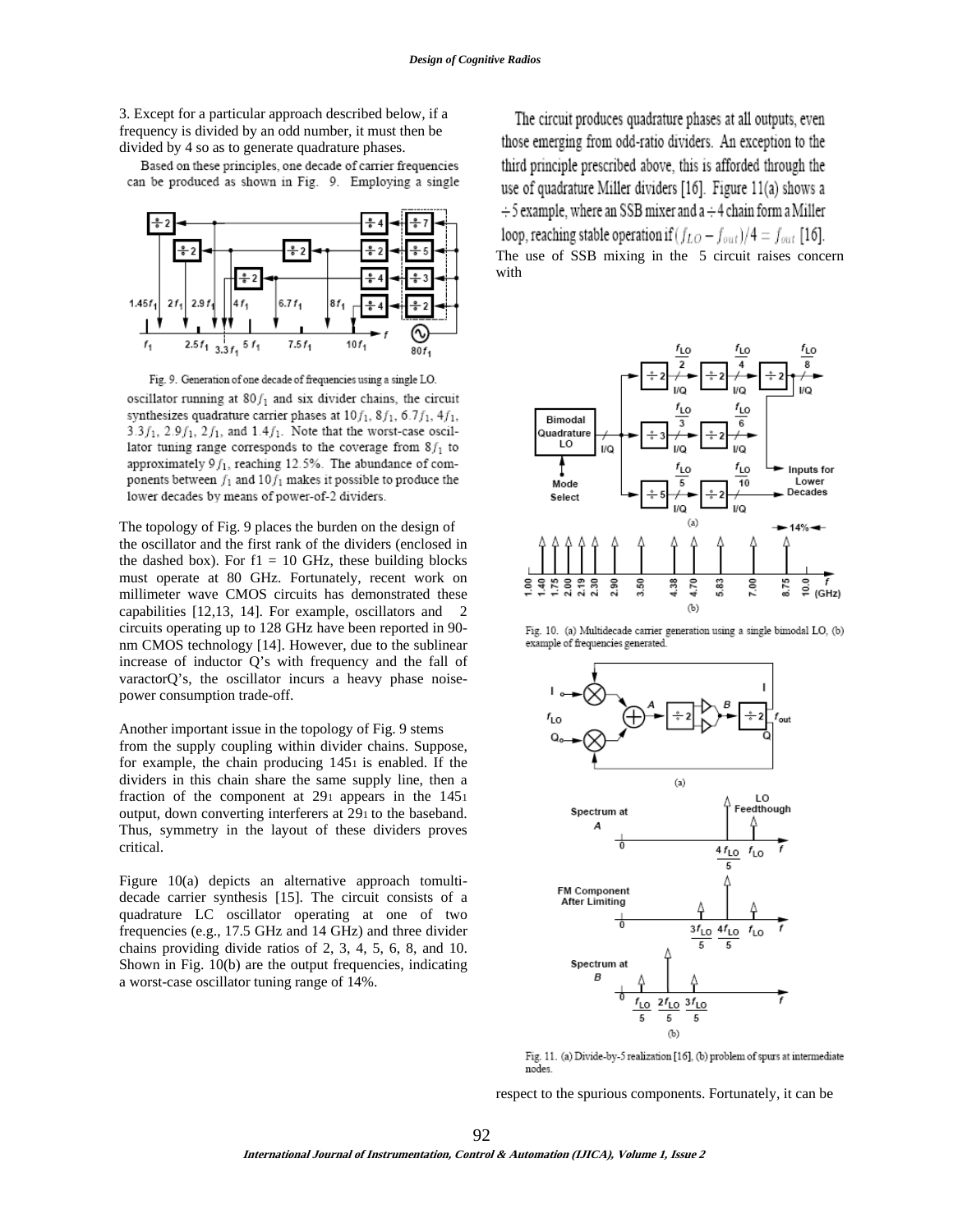shown that all of the unwanted frequencies generated by the SSB mixer are translated to zero, fLO=5, or its harmonics as they travel to the output.

One may consider utilizing the frequencies available at the intermediate nodes of the 5 circuit—as the topology in [16] does to obtain a ratio of 2.5. However, these nodes do sufferfrom spurs. For example, as illustrated in Fig. 11(b), the mixer LO feedthrough can be decomposed into FM and AM components, the latter of which is removed by the limiting action of the first 2 stage, thereby yielding another spur at 3fLO=5 [15]. Upon division by 2, the two spurs appear symmetrically disposed around 2fLO=5.

The principal drawback of quadrature Miller dividers is the need for quadrature LO inputs. Quadrature oscillators suffer from substantially higher phase noise (in the 1=f regime) than their non-quadrature counterparts [5] and also exhibit two possible—but poorly-controlled—oscillation frequencies [17].

### V. SPECTRUM SENSING

Cognitive radios must sense the spectrum to determine if a channel is available for communication, an operation presenting great challenges to both the receiver and the digital baseband processor. In fact, due to the so-called "shadowing effect," CRs must detect signal levels well below the sensitivities stipulated by standards. Suppose, as shown in Fig. 12, two "primary users," A and B, are communicating in a given



Fig. 12. Shadowing effect in spectrum sensing.

RF channel while a "secondary user," C, wishes to detect the availability of that channel. If located in the "shadow" of an obstacle, user C senses only a small power through path 2 even though user B receives power at or above the sensitivity level through path 1. In other words, user C may decide that the channel is available while it is not. For this reason, CRs must detect signal-to-noise ratios (SNRs) as low as 20 to 30 dB.

While considerable effort has been expended on spectrum sensing algorithms and implementations [18], this task consumes a long time, making it desirable to seek the assistance of the RF and analog sections of the system. This section elaborates on these points.

#### A. Sensing Techniques

Among various candidates, two spectrum sensing techniques have emerged as practical contenders: "energy detection" and "feature detection" [18]. The former simply measures the energy in the channel of interest over a sufficiently long period of time so as to average out the effect of the receiver noise, deciding, with a certain probability, whether the channel is available or not. Note that the ADC quantization noise is also averaged out, allowing a resolution of only a few bits.

Though posingminimal burden on digital baseband processing, this technique requires an accurate estimate of the receiver noise figure (e.g., with 0.1 dB error) if low SNRs must be detected successfully. The noise figure estimation translates to accurate measurement of the receiver gain, which in turn calls for generating an RF tone with a precisely-defined amplitude. This measurement must also be repeated frequently so as to account for temperature drifts of the noise figure and gain.

Spectrum sensing by feature detection seeks "signatures" produced by modulation schemes. Figure 13 shows as an

example the features corresponding to QPSK modulation. Plotted here is the "spectral correlation function" (SCF), which is obtained by finding the cross correlation between two FFTs of the signal. The two sharp peaks signify a QPSK waveform.

Correlating the measured feature with templates of modulation schemes used in each frequency band, the receiver determines whether the channel of interest carries information. In contrast to energy detection, feature detection does not rely on an accurate estimate of the receiver noise figure, relaxing the RF processing but at the cost of more complex digital processing.For example, the ADC resolution must now be higher. Also,the ADC clock frequency offset must remain very small [19].



Fig. 13. Spectral correlation function of a QPSK signal.

Perhaps the greatest challenge in spectrum sensing (by energy or feature detection) relates to the time necessary to arrive at a reliable decision. As an example, Fig. 14 plots the sensing time required for energy detection of a 4-MHz channel as a function of the SNR [19]. We observe that for an SNR of, say,15 dB, the sensing consumes about 30ms, making it difficult for a secondary user to identify an available channel and access the network in a reasonable time. For channel bandwidths as narrow as 30 kHz (used in the cellular bands), the sensing time becomes prohibitively long.

#### *B. RF-Assisted Spectrum Sensing*

In this section, we propose a number of transceiver design

 $Q<sub>3</sub>$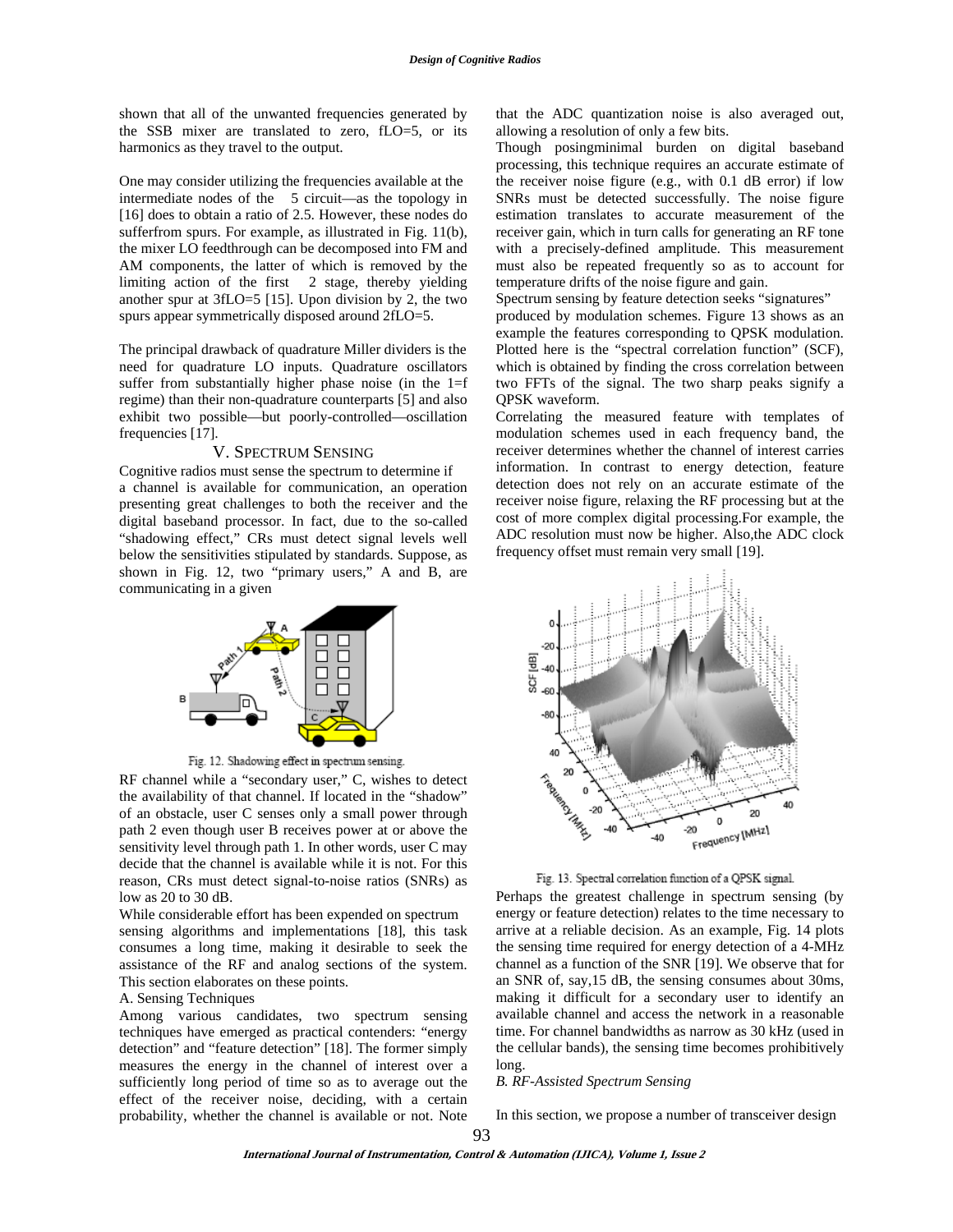techniques that cope with the sensing time problem. In order to raise the probability of finding an available channel, multiple channels can be examined concurrently. Illustrated in Fig. 15, them simultaneously. The baseband processor then takes an FFT of the entire block, revealing the available channels. The sensing performance is now limited by that of the ADC: the wider the block is, the faster the sampling rate and the higher the dynamic range of the ADC must be. Figure 16(a) illustrates a "two-step" approach. In the first step, the baseband ADC takes a rough snapshot of a block of channels and compares their levels to a threshold, thus identifying "potentially available" channels and dismissing those above the threshold. Note that the LPF bandwidth and the ADC sampling rate must be commensurate with the overall

bandwidth of the downconverted block of channels. Also, the ADC dynamic range must accommodate the random summation of all of the large interferers within the block. In the second step, one of the "subthreshold" channels is analyzed for availability.



Fig. 14. Spectrum sensing time for a 4-MHz signal [19].

the idea is to downconvert a block of channels and digitize



Fig. 15. Block downconversion.

The above method relaxes the sensing time issue only moderately because the second step still proves to be the bottleneck. Alternatively, the second step can incorporate more complex processing to arrive at an available channel more quickly. As shown in Fig. 16(b), a number of baseband branches can be activated in this step so as to simultaneously "zoom in" onto multiple subthreshold channels. Each bandpass filter (BPF) selects only one such channel, allowing its subsequent ADC to detect the energy or modulation signature therein. For n additional branches, this architecture examines n channels in the sensing time of one channel, i.e., it raises the probability of finding an available channel by a factor of n.



Fig. 16. Two-step spectrum sensing with (a) one channel sensed in the second step, (b) multiple channels sensed in the second step.

The architecture of Fig. 16(b) trades baseband complexity and power dissipation for spectrum sensing time. Fortunately, the BPF/ADC cascades need not be very complex. If the BPF suppresses other channels sufficiently, then theADC resolution can be as low as a few bits because its quantization noise is averaged out during sensing. With moderate BPF selectivity, the ADC resolution must increase by a few more bits.

#### **Acknowledgment**

We wishes to thank **Dr Dinesh Chandra** for valuable discussions.

#### **REFERENCES**

*[1] J. Mitola and G. Q. Maquire, " Cognitive radio: making* 

*software radiosmore personal," IEEE Personal Communications, vol. 6, pp. 13-18, Aug. 1999. Mitola, J., IIIMaguire, G.Q., Jr.* 

*[2] S. Haykin, " Cognitive radio: brain-empowered wireless communications," IEEE J. Selected Areas in Communications,vol. 23, pp. 201-220, Fe. 2005.* 

*[3] J. Park et al, "A Fully-Integrated UHF Receiver withMulti-Resolution Spectrum-Sensing (MRSS) Functionality for IEEE 802.22 Cognitive-Radio Applications,"ISSCC Dig. Tech. papers, pp. 526-527, Feb. 2008.* 

*[4] S. Shekhar, X. Li, and D. J. Allstot, " A Fully-IntegratedUHF Receiver with Multi-Resolution Spectrum-Sensing (MRSS) Functionality for IEEE 802.22 Cognitive-Radio Applications," RFIC Symp. Dig. Tech. Papers, June 2006.* 

*[5] B. Razavi, "Design of Millimeter-Wave CMOS Radios:A Tutorial," IEEE Trans. Circuits and Systems - Part I, vol. 56, pp. 4-16, Jan. 2009. [6] F. Bruccoleri, E. A. M. Klumpernink, and B. Nauta, "Wide-band CMOS low-noise amplifier exploiting thermal noise canceling," IEEE J. Solid-State Circuits, vol.* 

*39, pp. 275-282, Feb. 2004.* 

*[7] D. Manstretta, M. Brandolini, and F. Svelto, "Secondorder intermodulation mechanisms in CMOS downconverters," IEEE J. Solid-State Circuits, vol. 38, pp. 394- 406, March 2003.* 

*[8] M. Brandolini et al, " A +78 dBm IIP2 CMOS direct* 

*downconversion mixer for fully integrated UMTS receivers," IEEE J. Solid-State Circuits, vol. 41, pp. 552-* 

94